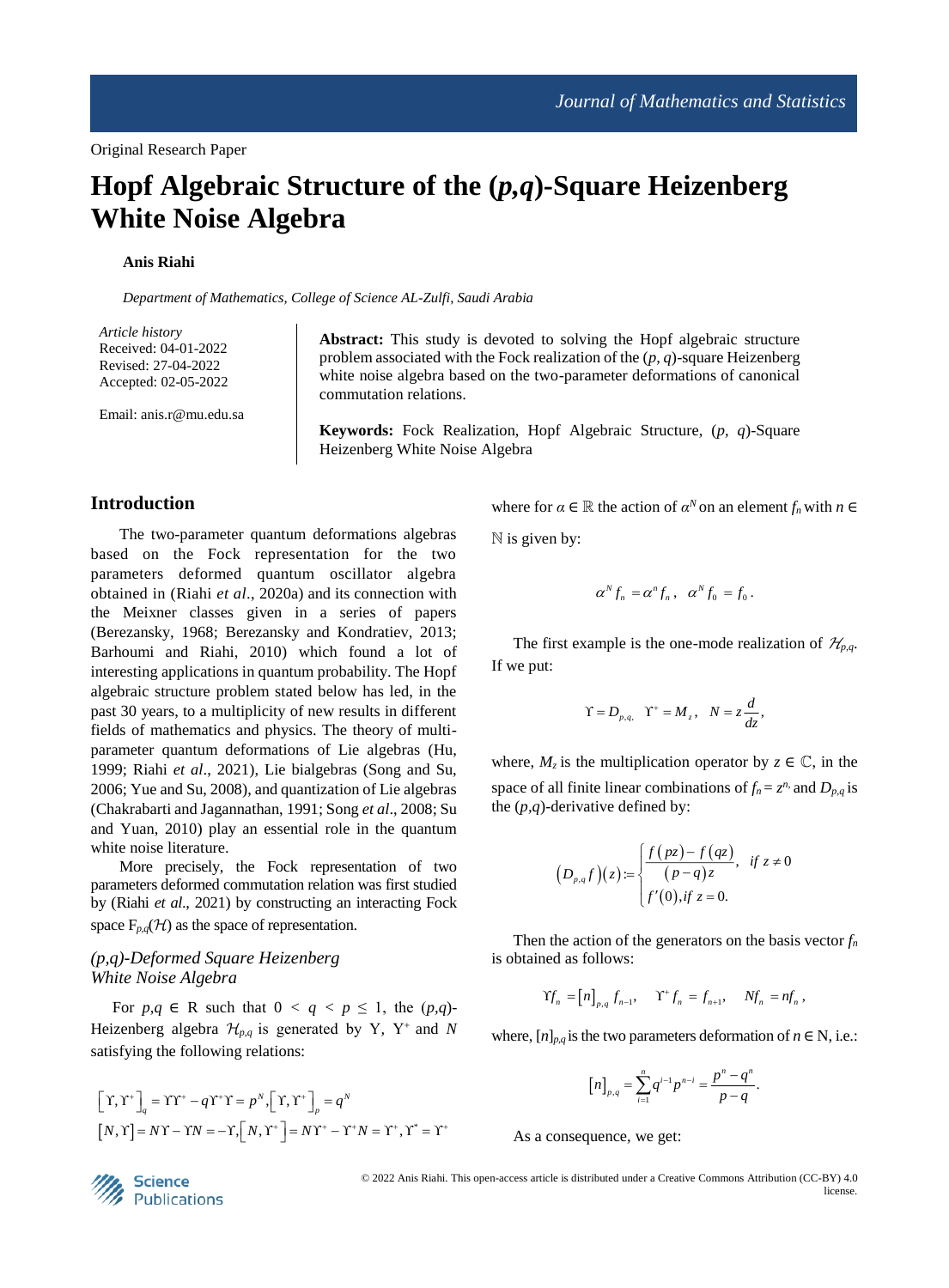$$
\begin{aligned}\n\left[D_{p,q}, M_z\right]_q f_n &= p^n f_n, \left[D_{p,q}, M_z\right]_p f_n = q^n f_n, \\
\left[N, D_{p,q}\right] f_n &= -D_{p,q} f_n, \left[N, M_z\right] f_n = M_z f_n,\n\end{aligned}
$$

and we conclude that the algebra generated by  $\{1, D_{p,q}$ *,*  $Mz$ , N gives a representation of  $\mathcal{H}_{p,q}$ . The second example is the infinite-dimensional analog representation. Define the operator  $T_{p,q}$  on  $\mathcal{H}^{\otimes n}$  by:

$$
T_{p,q}\left(\xi_1 \otimes \cdots \otimes \xi_n\right) = \sum_{\sigma \in S_n} q^{I(\sigma)} p^{C(\sigma)} \xi_{\sigma(1)} \otimes \cdots \otimes \xi_{\sigma(n)},
$$

where,  $I(\sigma)$  and  $C(\sigma)$  denotes respectively the number of inversions and conversions of the permutation  $\sigma \in S_n$ . Now we put:

$$
\xi_1\otimes_{p,q}\cdots\otimes_{p,q}\xi_n\coloneqq T_{p,q}\Big(\xi_1\otimes\cdots\otimes\xi_n\Big),\ \xi_i\in\mathcal{H}, i\in\big\{1,\cdots,n\big\}.
$$

#### *Definition 2.1*

Blitvi'c (2012) Define  $\mathcal{F}_{p,q}^{(n)}(\mathcal{H}) = \mathcal{H}^{\otimes n}$  equipped with the following scalar product:

$$
\left\langle \varphi^{(n)}, \psi^{(n)} \right\rangle_{p,q} := \left\langle \varphi^{(n)}, \psi^{(n)} \right\rangle_{\mathcal{F}_{p,q}^{(n)}(\mathcal{H})} = \left\langle \mathcal{T}_{p,q} \varphi^{(n)}, \psi^{(n)} \right\rangle. \tag{2.1}
$$

The  $(p,q)$ -Fock space denoted by  $F_{p,q}(\mathcal{H})$  is defined as:

$$
\mathcal{F}_{p,q}(\mathcal{H}) = \bigotimes_{n=0}^{\infty} \mathcal{F}_{p,q}^{(n)}(\mathcal{H}).
$$

For,  $t \in \mathbb{R}$ , let  $\partial_t$  and  $\partial_t^*$  be the pointwise annihilation and creation operators on  $F_{p,q}(\mathcal{H})$  given by:

$$
\partial_t f^{\otimes n} = [n]_{p,q} f(t) f^{\otimes (n-1)},
$$
  

$$
\partial_t^* f^{(n)} = \delta_t \widehat{\otimes} f^{(n)},
$$

where,  $\delta_t$  is the delta function at *t* and stands for the symmetric tensor product. For each  $\xi \in \mathcal{H}$ , we define the creation operator  $a^*(\xi)$  and the annihilation operator  $a(\xi)$ on  $F_{p,q}(\mathcal{H})$  as follows:

$$
a(\xi) = \int_{\mathbb{Q}} \xi(t) \partial_t dt, \quad a^*(\xi) = \int_{\mathbb{Q}} \xi(t) \partial_t^* dt, \quad \forall \xi \in \mathcal{H}.
$$
 (2.2)

# *Proposition 2.2*

Riahi *et al*. (2020b) The algebra generated by {1, *a* ∗ (ξ), *a*(ξ), *N*} give a fock realization of the (*p*, *q*)-Heizenberg algebra, i.e.:

$$
[a(\xi), a^*(\eta)]_q = p^N \langle \xi, \eta \rangle. 1, \ \xi, \eta \in \mathcal{H}
$$
 (2.3)

$$
[N, a^*(\xi)] = a^*(\xi), [N, a(\xi)] = -a(\xi)
$$
\n(2.4)

where, *N* is the preservation operator, *i.e.*:

$$
Nf_1 \otimes_{p,q} \cdots \otimes_{p,q} f_n = nf_1 \otimes_{p,q} \cdots \otimes_{p,q} f_n.
$$

#### *Definition 2.3:*

The algebra with generators  $a(\xi)$ ,  $a^*(\xi)$ ,  $N, \xi \in \mathcal{H}$ , and a central element *I* with commutation relations (2.3)-(2.4) is called the (*p, q*) Heizenberg white noise algebra.

Let  $∂<sub>et</sub>$  be the operator defined by:

$$
\tilde{\partial}_{t} f^{\otimes n} = nf(t) f^{\otimes (n-1)}.
$$

and put:

$$
B_t := \partial_t^2, B_t^* := (\partial_t^*)^2, N_t := \partial_t^* \widetilde{\partial}_t.
$$

For  $\zeta \in \mathcal{H}$ , we define:

For 
$$
\zeta \in H
$$
, we define:  
\n
$$
B_{\rightarrow} = \int_{\square} \zeta(t) B_t dt, \quad B_{\xi}^* = \int_{\square} \zeta(t) B_t^* dt, \quad N_{\xi} = \int \zeta(t) N_t dt. \tag{2.5}
$$

It is known from (Accardi *et al*., 1999) that:

$$
\delta^2(t) = c\delta(t),\tag{2.6}
$$

where,  $c \in \mathbb{C}$  is an arbitrary constant.

#### *Theorem 2.4*

Riahi *et al.* (2021) The operators  $B_{\xi}, B_{\eta}^*$  and  $N_{\xi}$  satisfy the following commutations relations:

$$
\left[B_{\xi}, B_{\eta}^{*}\right]_{q} = 2c\left\langle \xi, \eta \right\rangle \cdot 1 + \left(2 + q + p^{N_{\xi\eta}}\right)\left[N_{\xi\eta}\right]_{p,q},\tag{2.7}
$$

$$
\left[B_{\xi}, B_{\eta}^*\right]_q = 2c\left\langle \xi, \eta\right\rangle \cdot 1 + \left(2 + p + q^{N_{\xi\eta}}\right)\left[N_{\xi\eta}\right]_{p,q},\tag{2.8}
$$

$$
\left[N_{\xi},B_{\eta}^{*}\right]=2B_{\xi\eta}^{*},\ \left[N_{\xi},B_{\eta}\right]=-2B_{\xi\eta},\tag{2.9}
$$

$$
\left[N_{\xi}, N_{\eta}\right] = \left[B_{\xi}, B_{\eta}\right] = \left[B_{\xi}^{*}, B_{\eta}^{*}\right] = 0, \xi, \eta \in \mathcal{H}.
$$
\n(2.10)

#### *Remark 2.5*

One can see that if  $p = 1$  and  $q \rightarrow 1$ , the commutation relations  $(2.7)$  -  $(2.10)$  become:

$$
\label{eq:2} \begin{split} &\left[B_{\boldsymbol{\xi}},B_{\boldsymbol{\eta}}^*\right]=2c\big\langle \boldsymbol{\xi},\boldsymbol{\eta}\big\rangle.1+4N_{\boldsymbol{\xi}\boldsymbol{\eta}},\\ &\left[B_{\boldsymbol{\xi}},B_{\boldsymbol{\eta}}^*\right]=2c\big\langle \boldsymbol{\xi},\boldsymbol{\eta}\big\rangle.1+4N_{\boldsymbol{\xi}\boldsymbol{\eta}},\\ &\left[N_{\boldsymbol{\xi}},B_{\boldsymbol{\eta}}^*\right]=2B_{\boldsymbol{\xi}\boldsymbol{\eta}}^*,\quad \left[N_{\boldsymbol{\xi}},B_{\boldsymbol{\eta}}\right]=-2B_{\boldsymbol{\xi}\boldsymbol{\eta}}^*,\\ &\left[N_{\boldsymbol{\xi}},N_{\boldsymbol{\eta}}\right]=\left[B_{\boldsymbol{\xi}},B_{\boldsymbol{\eta}}\right]=\left[B_{\boldsymbol{\xi}}^*,B_{\boldsymbol{\eta}}^*\right]=0. \end{split}
$$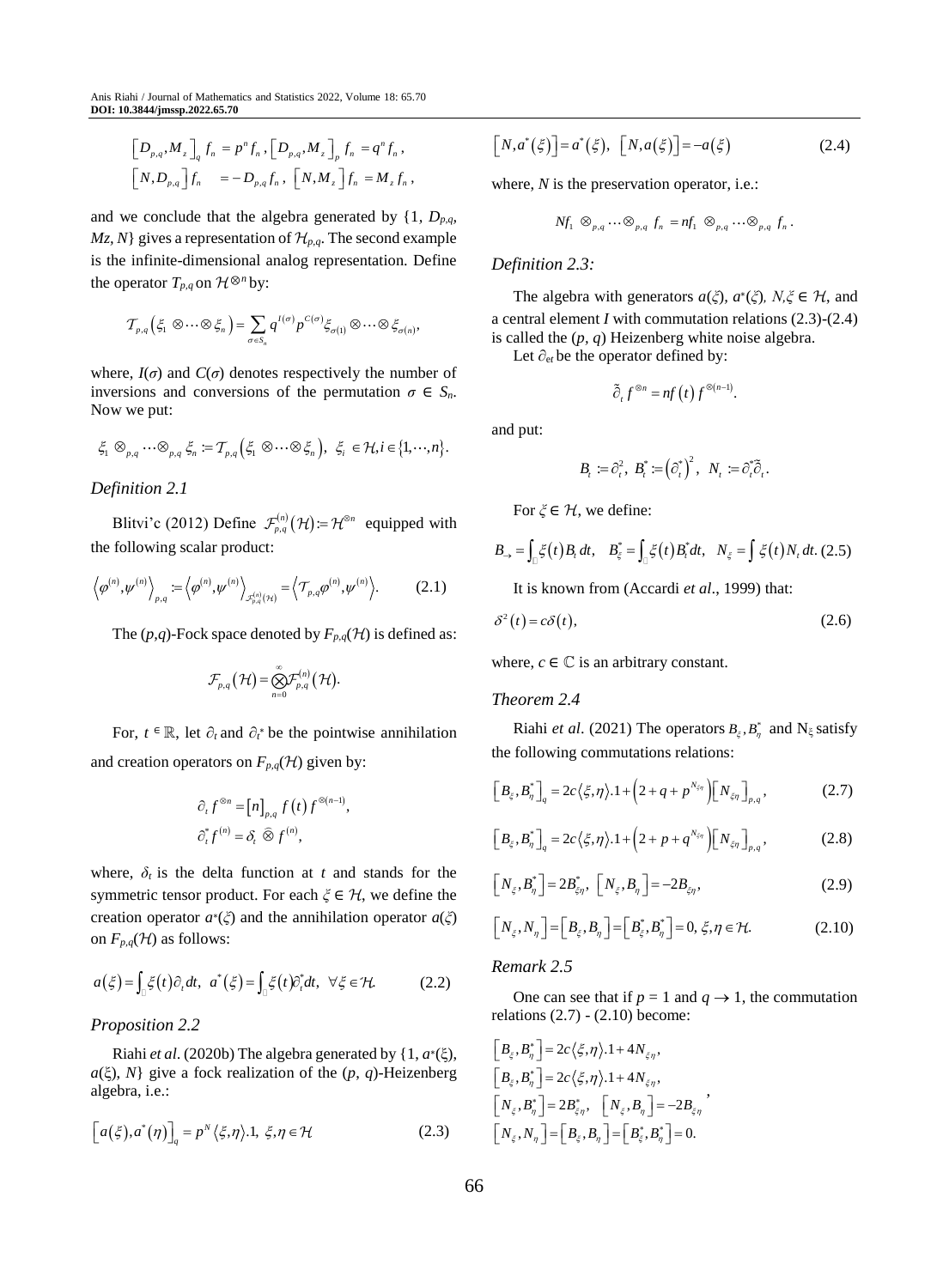This shows that the (*p,q*)-square white noise algebra gives the square white noise Lie algebra when  $p = 1$  and  $q \rightarrow 1$ .

# *Definition 2.6*

The algebra with generators  $B_{\xi}, B_{\eta}^*, N_{\xi}, \xi \in \mathcal{H}$  and a central element 1 with commutation relations (2.7)–(2.10) is called the (*p*, *q*)-square Heizenberg white noise algebra denoted by  $\mathrm{Sl}_{2,p,q}(\mathcal{H})$ .

# **Hopf Structure of the (***p,q***)-Square Heizenberg White Noise Algebra**

#### *Lemma 3.1*

Let  $\Psi_1$ ,  $\Psi_2$ ,  $\Psi_3$ , and  $\Psi_4$  be four non-zero continuous functions satisfying the following conditions:

$$
\begin{cases} \Psi_1 \Psi_3 = 1, \ \Psi_2 \Psi_4 = 1 \\ \Psi_4(n+1) \Psi_1(m) = q \Psi_4(n) \Psi_1(m-2) \ \forall n, m \in \mathbb{Z}, \\ \Psi_2(n) \Psi_3(m+1) = q \Psi_2(n-2) \Psi_3(m) \ \forall n, m \in \mathbb{Z}, \end{cases}
$$
 (3.1)

and for any non-zero continuous function f, define  $\Delta(f(N))$  by:

$$
\Delta(f(N)) = f(N)\hat{\otimes}1 + 1\hat{\otimes}f(N). \tag{3.2}
$$

Then there exists a unique homomorphism:

$$
\Delta: Sl_{2,p,q}(\mathcal{H}) \to Sl_{2,p,q}(\mathcal{H}) \times Sl_{2,p,q}(\mathcal{H})
$$

with:

$$
\Delta(N) = N \hat{\otimes} 1 + 1 \hat{\otimes} N, \tag{3.3}
$$

$$
\Delta\left(B_{\eta}^*\right) = B_{\eta}^* \hat{\otimes} \Psi_1\left(N\right) + \Psi_2\left(N\right) \hat{\otimes} B_{\eta}^*,\tag{3.4}
$$

$$
\Delta\left(B_{\xi}\right) = B_{\xi} \hat{\otimes} \Psi\left(N\right) + \Psi_{4}\left(N\right) \hat{\otimes} B_{\xi}.\tag{3.5}
$$

## *Proof*

By direct calculations we have:

$$
\Delta\left(B_{\xi}\right)\Delta\left(B_{\eta}^{*}\right) = \left(B_{\xi}\hat{\otimes}\Psi_{3}(N) + \Psi_{4}(N)\hat{\otimes}B_{\xi}\right)
$$
\n
$$
\left(B_{\eta}^{*}\hat{\otimes}\Psi_{1}(N) + \Psi_{2}(N)\hat{\otimes}B_{\eta}^{*}\right)
$$
\n
$$
= B_{\xi}B_{\eta}^{*}\hat{\otimes}\Psi_{3}(N)\Psi_{1}(N) + B_{\xi}\Psi_{2}(N)\hat{\otimes}\Psi_{3}(N)B_{\eta}^{*}
$$
\n
$$
+ \Psi_{4}(N)B_{\eta}^{*}\hat{\otimes}B_{\xi}\Psi(N) + \Psi_{4}(N)\xi_{2}(N)\hat{\otimes}B_{\xi}B_{\eta}^{*}.
$$

and:

$$
\Delta (B_{\eta}^{*}) \Delta (B_{\xi}) = (B_{\eta}^{*} \hat{\otimes} \Psi_{1}(N) + \Psi_{2}(N) \hat{\otimes} B_{\eta}^{*})
$$
\n
$$
(B_{\xi} \hat{\otimes} \Psi_{3}(N) + \Psi_{4}(N) \hat{\otimes} B_{\xi})
$$
\n
$$
= B_{\eta}^{*} B_{\xi} \hat{\otimes} \Psi_{1}(N) \Psi_{3}(N) + B_{\eta}^{*} \Psi_{4}(N) \hat{\otimes} \Psi_{1}(N) B_{\xi}^{*}
$$
\n
$$
+ \Psi_{2}(N) B_{\xi} \hat{\otimes} B_{\eta}^{*} \Psi_{3}(N) + \Psi_{2}(N) \Psi_{4}(N) \hat{\otimes} B_{\eta}^{*} B_{\xi}.
$$

Then by using (2.7) we obtain:

$$
\Delta(B_{\xi})\Delta(B_{\eta}^{*})-q\Delta(B_{\eta}^{*})\Delta(B_{\xi})
$$
\n
$$
=\left(2c\langle\xi,\eta\rangle.1+\left(2+q+p^{N\xi\eta}\right)\left[N_{\xi\eta}\right]_{P_{\xi}\eta}\right)\hat{\otimes}\Psi_{1}(N)\Psi_{3}(N)
$$
\n
$$
+\left(\Psi_{4}(N)B_{\eta}^{*}\hat{\otimes}B_{\xi}\Psi_{1}(N)-qB_{\eta}^{*}\Psi_{4}(N)\hat{\otimes}\Psi_{1}(N)B_{\xi}\right)
$$
\n
$$
+\left(B_{\xi}\Psi_{2}(N)\hat{\otimes}\Psi_{3}(N)B_{\mu}^{*}-q\Psi_{2}(N)B_{\xi}\hat{\otimes}B_{\eta}^{*}\Psi_{3}(N)\right)
$$
\n
$$
+\Psi_{2}(N)\Psi_{4}(N)\hat{\otimes}\left(2c\langle\xi,\eta\rangle.1+\left(2+q+p^{N\xi\eta}\right)\left[N_{\xi\eta}\right]_{P_{\xi}\eta}\right).
$$

Moreover, using a basis  $(\zeta_k)_k$  of  $\mathcal{H}$ , (2.5) and (2.6) give:

$$
\begin{aligned} B_{\eta}^* \zeta_k^{\otimes n} &= c \eta \otimes \zeta_k^{\otimes n} \\ B_{\xi} \zeta_k^{\otimes n} &= \left[ n \right]_{p,q} \left[ n-1 \right]_{p,q} \left\langle \xi, \zeta_k^2 \right\rangle \zeta_k^{\otimes (n-2)} .\end{aligned}
$$

Hence we obtain:

$$
\begin{split}\n&\left(\Psi_{4}(N)B_{\eta}^{*}\hat{\otimes}B_{\xi}\Psi_{1}(N)-qB_{\eta}^{*}\Psi_{4}(N)\hat{\otimes}\Psi_{1}(N)B_{\xi}\right)\varsigma_{k}^{\otimes n}\hat{\otimes}\varsigma_{k}^{\otimes m} \\
&= \Psi_{4}(N)\Big(c\eta\,\hat{\otimes}\,\varsigma_{k}^{\otimes n}\Big)\otimes\Psi_{1}(m)B_{\xi}\varsigma_{k}^{\otimes m} \\
&\quad-q\Psi_{4}(n)B_{\eta}^{*}\varsigma_{k}^{\otimes n}\hat{\otimes}\Psi_{1}(N)\Big([m]_{p,q}\big[m-1\big]_{p,q}\big\langle\xi,\varsigma_{k}^{2}\big\rangle\varsigma_{k}^{\otimes (m-2)}\Big) \\
&= \Big(\Psi_{4}(n+1)\Psi_{1}(m)-q\Psi_{4}(n)\Psi_{1}(m-2)\Big) \\
&\quad\times c\big[m\big]_{p,q}\big[m-1\big]_{p,q}\big\langle\xi,\varsigma_{k}^{2}\big\rangle\eta\,\hat{\otimes}\,\varsigma_{k}^{\otimes}\hat{\otimes}\,\varsigma_{k}^{\otimes (m-2)} \\
&= 0.\n\end{split}
$$

and:

$$
(B_{\xi}\Psi_{2}(N)\otimes\Psi_{3}(N)B_{\eta}^{*}-q\Psi_{2}(N)B_{\xi}\otimes B_{\eta}^{*}\Psi_{3}(N))\zeta_{k}^{\otimes n}\hat{\otimes}\zeta_{k}^{\otimes m}
$$
  
\n
$$
=\Psi_{2}(n)B_{\xi}\zeta_{k}^{\otimes n}\hat{\otimes}\Psi_{3}(N)(c\eta\otimes\zeta_{k}^{\otimes m})
$$
  
\n
$$
-q\Psi_{2}(N)[[n]_{p,q}[m-1]_{p,q}\langle\xi,\zeta_{k}^{2}\rangle\zeta_{k}^{\otimes(n-2)}]\hat{\otimes}\Psi_{3}(m)B_{\eta}^{*}\zeta_{k}^{\otimes m}
$$
  
\n
$$
=(\Psi_{3}(m+1)\Psi_{2}(n)-q\Psi_{3}(m)\Psi_{2}(n-2))
$$
  
\n
$$
xc[n]_{p,q}[n-1]_{p,q}\langle\xi,\zeta_{k}^{2}\rangle\zeta_{k}^{\otimes(n-2)}\hat{\otimes}\eta\hat{\otimes}\zeta_{k}^{\otimes m}
$$
  
\n=0

Hence, using (3.1) we get:

$$
\begin{aligned}\n&\Delta \Big(B_{\xi}\Big) \Delta \Big(B_{\eta}^{*}\Big) - q \Delta \Big(B_{\eta}^{*}\Big) \Delta \Big(B_{\xi}\Big) \\
&= \Big(2c\big\langle \xi, \eta \big\rangle. 1 + \Big(2 + q + p^{N\xi\eta}\Big) \Big[N_{\xi\eta}\Big]_{p,q}\Big) \hat{\otimes} 1 \\
&+ 1 \otimes \Big(2c\big\langle \xi, \eta \big\rangle. 1 + \Big(2 + q + p^{N\xi\eta}\Big) \Big[N_{\xi\eta}\Big]_{p,q}\Big) \\
&= \Delta \Big(2c\big\langle \xi, \eta \big\rangle. 1 + \Big(2 + q + p^{N\xi\eta}\Big) \Big[N_{\xi\eta}\Big]_{p,q}\Big),\n\end{aligned}
$$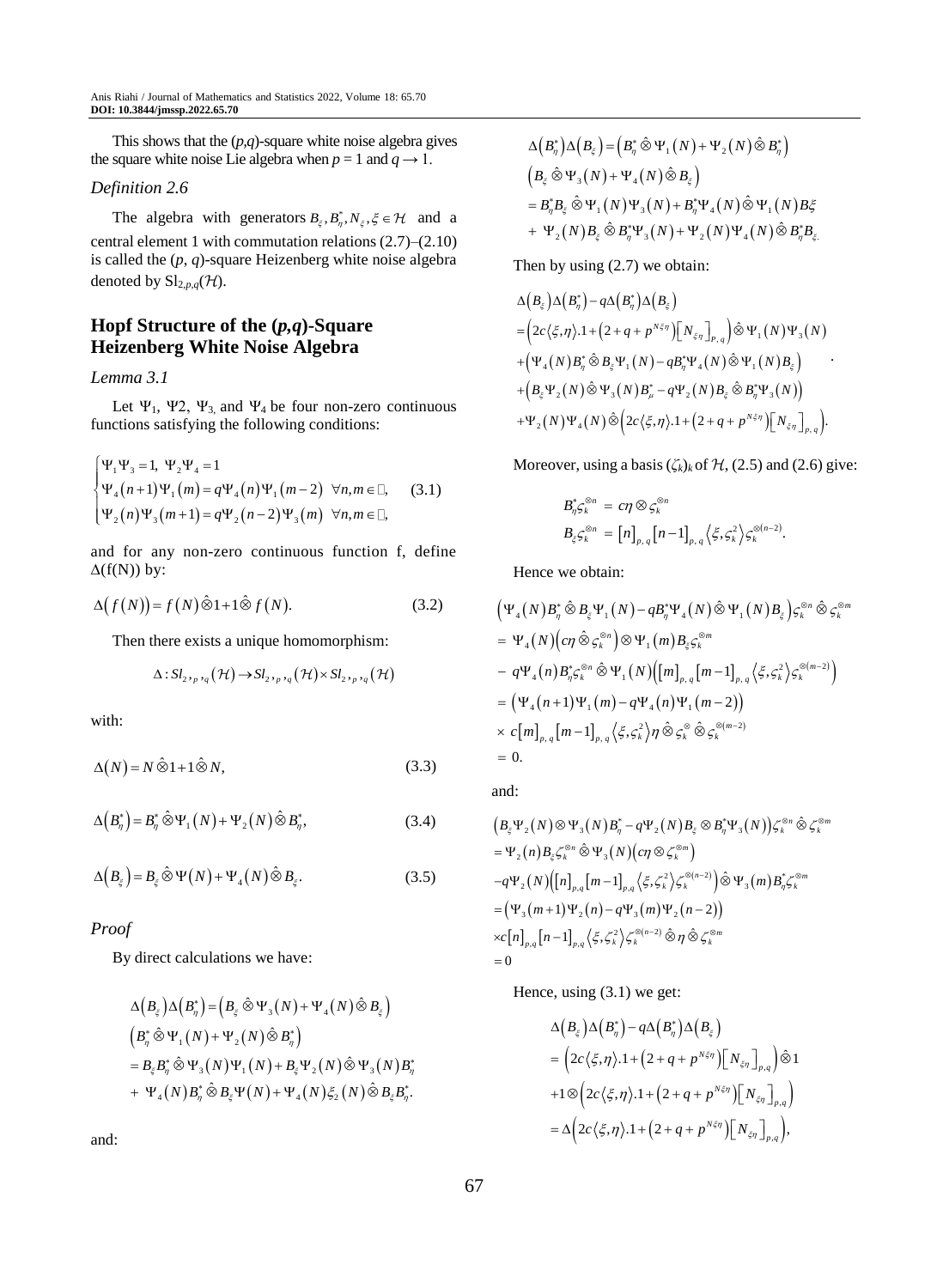and by similar calculations we obtain:

$$
\big[\Delta(N),\Delta\big(B_{\eta}^*\big)\big]=\Delta\big(2B_{\eta}^*\big),\quad \big[\Delta(N),\Delta\big(B_{\eta}\big)\big]=-\Delta\big(2B_{\eta}\big).
$$

Which gives the statement.

#### *Lemma 3.2*

If  $\Psi_1 = \Psi_2$  and  $\Psi_3 = \Psi_4$ , then  $\Delta$  is associative, i.e.:

$$
(1\,\hat{\otimes}\,\Delta)\Delta = (\Delta\,\hat{\otimes}\,1)\Delta.
$$

*Proof*

By using (3.4), we get:

$$
\begin{aligned}\n\left(1\hat{\otimes}\Delta\right)\Delta\left(B_{\eta}^{*}\right) &= \left(1\hat{\otimes}\Delta\right)\left(B_{\eta}^{*}\hat{\otimes}\Psi_{1}\left(N\right) + \Psi_{2}\left(N\right)\hat{\otimes}B_{\eta}^{*}\right) \\
&= B_{\eta}^{*}\hat{\otimes}\Delta\left(\Psi_{1}\left(N\right)\right) + \Psi_{2}\left(N\right)\hat{\otimes}\Delta\left(B_{\eta}^{*}\right) \\
&= B_{\eta}^{*}\hat{\otimes}\left(\Psi_{1}\left(N\right)\hat{\otimes}1 + 1\hat{\otimes}\Psi_{1}\left(N\right)\right) \\
&\quad + \Psi_{2}\left(N\right)\hat{\otimes}\left(B_{\eta}^{*}\hat{\otimes}\Psi_{1}\left(N\right) + \Psi_{2}\left(N\right)\hat{\otimes}B_{\eta}^{*}\right) \\
&= B_{\eta}^{*}\hat{\otimes}\Psi_{1}\left(N\right)\hat{\otimes}1 + B_{\eta}^{*}\hat{\otimes}1\hat{\otimes}\Psi_{1}\left(N\right) \\
&\quad + \Psi_{2}\left(N\right)\hat{\otimes}B_{\eta}^{*}\hat{\otimes}\Psi_{1}\left(N\right) + \Psi_{2}\left(N\right)\hat{\otimes}\Psi_{2}\left(N\right)\hat{\otimes}B_{\eta}^{*}\n\end{aligned}
$$

and:

$$
(\Delta \hat{\otimes} 1) \Delta (B_{\eta}^{*}) = (\Delta \hat{\otimes} 1) (B_{\eta}^{*} \hat{\otimes} \Psi_{1}(N) + \Psi_{2}(N) \hat{\otimes} B_{\eta}^{*})
$$
  
\n
$$
= \Delta (B_{\eta}^{*}) \hat{\otimes} \Psi_{1}(N) + \Delta (\Psi_{2}(N)) \hat{\otimes} B_{\eta}^{*}
$$
  
\n
$$
= (B_{\eta}^{*} \hat{\otimes} \Psi_{1}(N) + \Psi_{2}(N) \otimes B_{\eta}^{*}) \hat{\otimes} \Psi_{1}(N)
$$
  
\n
$$
+ (\Psi_{2}(N) \hat{\otimes} 1 + 1 \hat{\otimes} \Psi_{2}(N)) \otimes B_{\eta}^{*}
$$
  
\n
$$
+ \Psi_{2}(N) \hat{\otimes} 1 \hat{\otimes} B_{\eta}^{*} + 1 \hat{\otimes} \Psi_{2}(N) \hat{\otimes} B_{\eta}^{*}.
$$

Thus, using a basis  $(\zeta_k)_k$  of  $\mathcal H$ , we obtain:

$$
\begin{aligned}\Big(1\hat{\otimes}\Delta\Big)\Delta\Big(B^{*}_{\eta}\Big)\zeta^{\otimes n}_{k}\,\hat{\otimes}\, \zeta^{\otimes m}_{k}\,\hat{\otimes}\, \zeta^{\otimes s}_{k} =c\eta\,\hat{\otimes}\, \zeta^{\otimes n}_{k}\,\hat{\otimes}\, \Psi_{1}\Big(m\Big)\zeta^{\otimes m}_{k}\,\hat{\otimes}\, \zeta^{\otimes s}_{k}\\ &\quad +c\eta\,\hat{\otimes}\, \zeta^{\otimes n}_{k}\,\hat{\otimes}\, \zeta^{\otimes m}_{k}\,\hat{\otimes}\, \Psi_{1}\Big(s\Big)\zeta^{\otimes s}_{k}\\ &\quad +\Psi_{2}\Big(n\Big)\zeta^{\otimes n}_{k}\,\hat{\otimes}\,c\eta\otimes \zeta^{\otimes m}_{k}\,\hat{\otimes}\, \Psi_{1}\Big(s\Big)\zeta^{\otimes s}_{k}\\ &\quad +\Psi_{2}\Big(n\Big)\zeta^{\otimes n}_{k}\,\hat{\otimes}\, \Psi_{2}\Big(m\Big)\zeta^{\otimes n}_{k}\,\hat{\otimes}\,c\eta\otimes \zeta^{\otimes s}_{k}\end{aligned}
$$

and:

$$
\begin{aligned}\n\left(\Delta\,\hat{\otimes}\,1\right)\Delta\left(B_{\eta}^{*}\right)\zeta_{k}^{\otimes n}\,\hat{\otimes}\, \zeta_{k}^{\otimes m}\,\hat{\otimes}\, \zeta_{k}^{\otimes s} &=\Psi_{1}\left(n\right)\zeta_{k}^{\otimes n}\,\hat{\otimes}\,c\eta\otimes\zeta_{k}^{\otimes m}\,\hat{\otimes}\,\Psi_{1}\left(s\right)\zeta_{k}^{\otimes s}\right.\\&\qquad\qquad\left.+ \Psi_{1}\left(n\right)\zeta_{k}^{\otimes n}\,\hat{\otimes}\, \Psi_{2}\left(m\right)\zeta_{k}^{\otimes n}\,\hat{\otimes}\,c\eta\otimes\zeta_{k}^{\otimes s}\right.\\&\qquad\qquad\left.+ c\eta\,\hat{\otimes}\, \zeta_{k}^{\otimes n}\,\hat{\otimes}\, \Psi_{2}\left(m\right)\zeta_{k}^{\otimes m}\,\hat{\otimes}\, \zeta_{k}^{\otimes s}\right.\\&\qquad\qquad\left.+ c\eta\,\hat{\otimes}\, \zeta_{k}^{\otimes m}\,\hat{\otimes}\, \zeta_{k}^{\otimes m}\,\hat{\otimes}\, \Psi_{2}\left(s\right)\zeta_{k}^{\otimes s}.\n\end{aligned}
$$

Hence, if  $\Psi_1 = \Psi_2$ , we conclude that:

$$
(1\,\hat{\otimes}\,\Delta)\Delta\left(B_{\eta}^*\right)=\big(\Delta\,\hat{\otimes}\,1\big)\Delta\left(B_{\eta}^*\right).
$$

Similarly, if  $\Psi_3 = \Psi_4$ , one can see that:

$$
(1\,\hat{\otimes}\,\Delta)\Delta(B_{\xi}) = (\Delta\,\hat{\otimes}\,1)\Delta(B_{\xi}).
$$

and:

$$
(1\hat{\otimes}\Delta)\Delta(N) = (\Delta\hat{\otimes}1)\Delta(N).
$$

Which completes the proof.

*Lemma 3.3*

There exist a unique homomorphism:

$$
\varepsilon\!:\!Sl_{2,p,q}\!\left(\mathcal{H}\right)\!\to\!\mathbb{D}
$$

with:

$$
\varepsilon(1) = 1
$$
 and  $\varepsilon(N) = \varepsilon(B_{\xi}) = \varepsilon(B_{\xi}^*) = 0$ ,

such that the following diagrams are commutative:

$$
SI_{2,p,q}(\mathcal{H}) \xrightarrow{\Delta} SI_{2,p,q}^{\otimes 2}(\mathcal{H})
$$
  
\n
$$
\downarrow id \qquad \downarrow 1 \otimes \varepsilon
$$
  
\n
$$
SI_{2,p,q}(\mathcal{H}) \xrightarrow{\pi} SI_{2,p,q}^{\otimes 2}(\mathcal{H})
$$
  
\n
$$
SI_{2,p,q}(\mathcal{H}) \xrightarrow{\Delta} SI_{2,p,q}^{\otimes 2}(\mathcal{H})
$$
  
\n
$$
\downarrow id \qquad \downarrow \varepsilon \otimes 1
$$
  
\n
$$
SI_{2,p,q}(\mathcal{H}) \xrightarrow{\pi_2} SI_{2,p,q}^{\otimes 2}(\mathcal{H})
$$
  
\n
$$
(3.7)
$$

where,  $\pi_1$  (resp.  $\pi_2$ ) denotes the isomorphism u 7  $\rightarrow$  u  $\otimes$ 1 (resp. u 7→ 1 ⊗ u).

#### *Proof*

It is clair that  $(\varepsilon(1), \varepsilon(N), \varepsilon(B_{\xi}), \varepsilon(B_{\eta}^{*})) = (1, 0, 0, 0)$ satisfies (2.7)– (2.10). So we have the algebraic homomorphism *ε*. Moreover, the commutativity of (3.6) and (3.7) can be easily verified.

### *Lemma 3.4*

If  $\Psi_1\Psi_3 = 1$  and  $\Psi_2\Psi_4 = 1$ , then there exists a unique linear map S of  $Sl_{2,p,q}(\mathcal{H})$  such that:

$$
\begin{cases}\nS(B_{\eta}^{*}) = -\Psi_{2}(N)B_{\eta}^{*}\Psi_{3}(N), \\
S(B_{\xi}) = -\Psi_{1}(N)B_{\xi}\Psi_{4}(N), \\
S(N) = -N, S(I) = I, S(f(N)) = f(N),\n\end{cases}
$$
\n(3.8)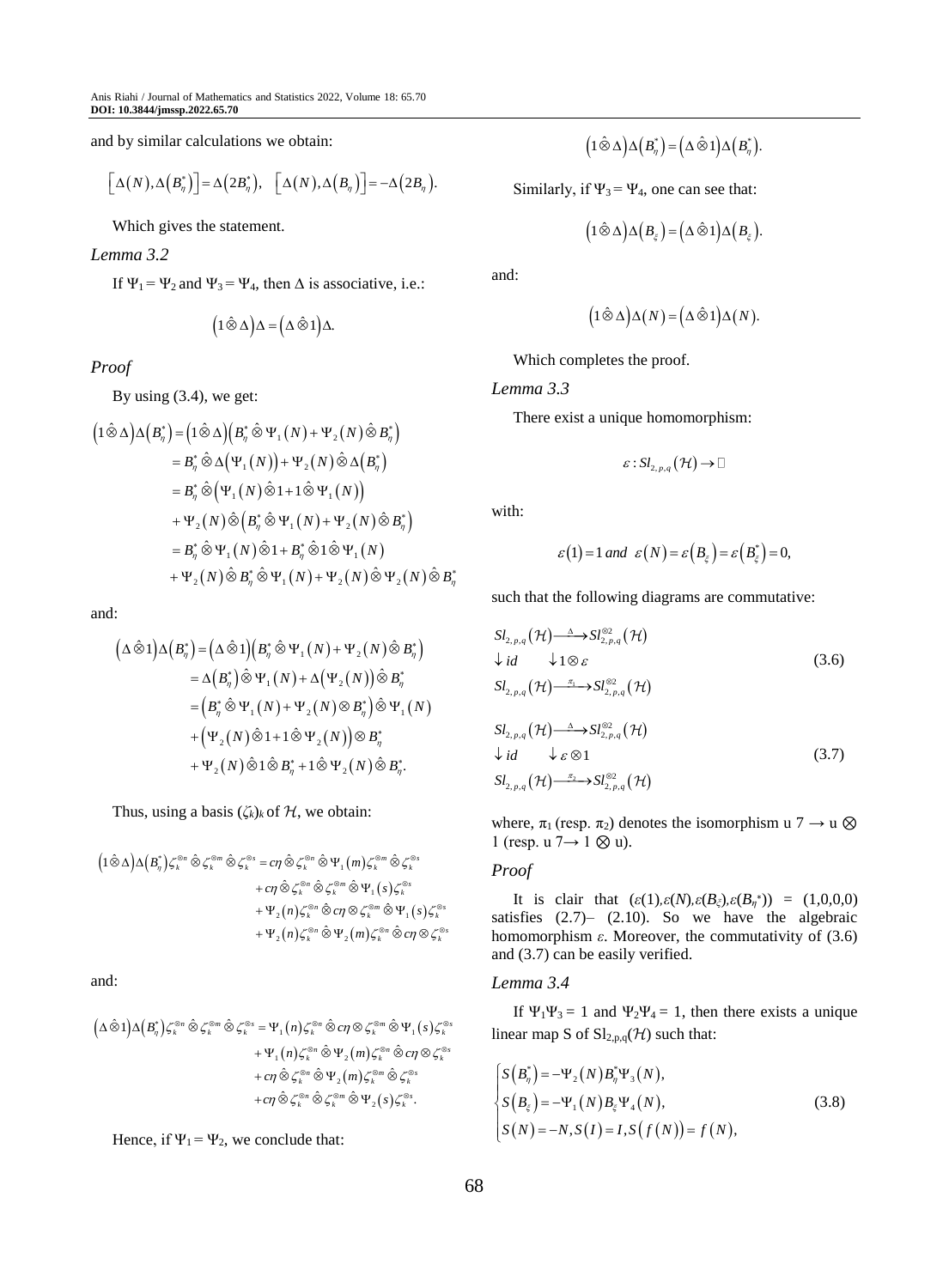where, *f* is a continuous non-zero arbitrary function.

#### *Proof*

Using  $(2.3)$ , we get:

$$
S(B_{\xi})S(B_{\eta}^{*})-qS(B_{\eta}^{*})S(B_{\xi})
$$
  
= (-\Psi\_{1}(N)B\_{\xi}\Psi\_{4}(N))(-\Psi\_{2}(N)B\_{\eta}^{\*}\Psi\_{3}(N))  
-q(-\Psi\_{2}(N)B\_{\eta}^{\*}\Psi\_{3}(N))(-\Psi\_{1}(N)B\_{\xi}\Psi\_{4}(N))  
= \Psi\_{1}(N)B\_{\xi}B\eta \* \Psi\_{3}(N)-q\Psi\_{2}(N)B\eta \* B\_{\xi}\Psi\_{4}(N).

Moreover, it is easy to see that:

$$
\Psi_1(N) B_{\xi} B_{\eta}^* \Psi_3(N) - q \Psi_2(N) B_{\eta}^* B_{\xi} \Psi_4(N),
$$

and  $2c \langle \xi, \eta \rangle$ .  $1 + (2 + q + p^{N\xi\eta})[N_{\xi\eta}]_{p,q}$  coincide on the basis  $(\zeta_k)_k$  of  $\mathcal H$ . Hence we conclude that:

$$
S\left(B_{\xi}\right)S\left(B_{\eta}^{*}\right)-qS\left(B_{\eta}^{*}\right)S\left(B_{\xi}\right)
$$
  
= 
$$
S\Big(\Big(2c\big\langle \xi,\eta\big\rangle.1+\Big(2+q+p^{N\xi\eta}\Big)\Big[N_{\xi\eta}\Big]p,q\Big)\Big),
$$

this proves that *S* preserves (2.7). similarly, we can easily verify that (2.8) (2.10) are also preserved by *S*. Thus there exist a homomorphism satisfying (3.8):

$$
S: \mathrm{SL}_{2,p,q}(\mathcal{H}) \to \mathrm{SL}_{2,p,q}(\mathcal{H})
$$

*Lemma 3.5*

The following diagrams are commutative:

$$
SI_{2,p,q}(\mathcal{H}) \xrightarrow{\Delta} SI_{2,p,q}^{\otimes 2}(\mathcal{H})
$$
  
\n
$$
\downarrow \sigma o \varepsilon \qquad \downarrow 1 \otimes S
$$
  
\n
$$
\mathcal{H}_{p,q} \xrightarrow{m^{-1}} SI_{2,p,q}^{\otimes 2}(\mathcal{H})
$$
  
\n
$$
SI_{2,p,q}(\mathcal{H}) \xrightarrow{\Delta} SI_{2,p,q}^{\otimes 2}(\mathcal{H})
$$
  
\n
$$
\downarrow \sigma o \varepsilon \qquad \downarrow 1 \otimes S
$$
  
\n
$$
SI_{2,p,q}(\mathcal{H}) \xrightarrow{m^{-1}} SI_{2,p,q}^{\otimes 2}(\mathcal{H})
$$
  
\n(3.9)

where:

$$
m(u\otimes v)=uv\ \forall u,v\in Sl_{2,p,q}(\mathcal{H}),
$$

and  $\sigma: \mathbb{C} \longrightarrow \mathrm{Sl}_{2,p,q}(\mathcal{H})$  such that:

$$
\sigma(a) = a1
$$

# *Proof*

Using (3.3), (3.4), and (3.5) we get:

$$
m \circ (S \hat{\otimes} 1) \circ \Delta(N) = m \circ (S \hat{\otimes} 1) (N \hat{\otimes} 1 + 1 \hat{\otimes} N)
$$
  
= 
$$
m \circ (S(N) \hat{\otimes} 1 + S(1) \hat{\otimes} N)
$$
  
= 
$$
m \circ (-N \hat{\otimes} 1 + 1 \hat{\otimes} N) = 0 = \sigma \circ \varepsilon(N),
$$

$$
m \circ (S \hat{\otimes} 1) \circ \Delta (B_{\eta}^{*}) = m \circ (S \hat{\otimes} 1) (B_{\eta}^{*} \hat{\otimes} \Psi_{1}(N) + \Psi_{2}(N) \hat{\otimes} B_{\eta}^{*})
$$
  
= 
$$
m \circ (S (B_{\eta}^{*}) \hat{\otimes} \Psi_{1}(N) + S (\Psi_{2}(N)) \hat{\otimes} B_{\eta}^{*})
$$
  
= 
$$
m \circ (-\Psi_{2}(N) A^{*} \Psi_{3}(N) \hat{\otimes} \Psi_{1}(N) + \Psi_{2}(N) \hat{\otimes} B_{\eta}^{*})
$$
  
-
$$
\Psi_{2}(N) B_{\eta}^{*} + \Psi_{2}(N) B_{\eta}^{*}
$$
  
= 
$$
0 = \sigma \circ \varepsilon (B_{\eta}^{*}),
$$

$$
m \circ (S \hat{\otimes} 1) \circ \Delta (B_{\xi}) = m \circ (S \hat{\otimes} 1) (B_{\xi} \hat{\otimes} \Psi_3(N) + \Psi_4(N) \hat{\otimes} B_{\xi})
$$
  
= 
$$
m \circ (S (B_{\xi}) \hat{\otimes} \Psi_3(N) + S (\Psi_4(N)) \hat{\otimes} B_{\xi})
$$
  
= 
$$
m \circ (-\Psi_4(N) B_{\xi} \Psi_1(N) \hat{\otimes} \Psi_3(N) + \Psi_4(N) \hat{\otimes} B_{\xi})
$$
  
-
$$
\Psi_4(N) B_{\xi} + \Psi_4(N) B_{\xi}
$$
  
= 
$$
0 = \sigma \circ \varepsilon (B_{\xi}).
$$

Similarly, we have:

$$
m \mathrm{o} \Big( 1 \hat{\otimes} S \Big) \mathrm{o} \Delta \big( \Xi \big) = \sigma \mathrm{o} \varepsilon \big( X \big), \ \ \Xi = N, B_{\xi}^*, B_{\xi}, I,
$$

and (3.9) is established.

#### *Theorem 3.6*

Suppose that  $\Psi_1$ ,  $\Psi_2$ ,  $\Psi_3$ , and  $\Psi_4$  satisfy the following conditions:

$$
\begin{cases} \Psi_1 \Psi_3 = 1, \Psi_2 \Psi_4 = 1, \\ \Psi_1 = \Psi_2, \Psi_3 = \Psi_4, \\ \Psi_4 (n+1) \Psi_1 (m) = q \Psi_1 (n) \Psi_1 (m-2) \ \forall n, m \in \square. \end{cases}
$$

Then,  $(Sl_{2,p,q}(\mathcal{H}), \Delta, \varepsilon, S)$  is a Hopf algebra.

# *Proof*

So by collecting Lemmas 3.1-3.5 we obtain:

$$
(\Delta \hat{\otimes} 1) \circ \Delta = (1 \hat{\otimes} \Delta) \circ \Delta (coassociativity)
$$
  

$$
(\varepsilon \hat{\otimes} 1) \circ \Delta = (1 \hat{\otimes} \varepsilon) \circ \Delta = id (countary)
$$
  

$$
mo(S \hat{\otimes} 1) \circ \Delta = mo(1 \hat{\otimes} S) \circ \Delta = \sigma \circ \varepsilon.
$$

Hence we conclude that  $(Sl_{2,p,q}(\mathcal{H}), \Delta, \varepsilon, S)$  is a Hop *f* algebra.